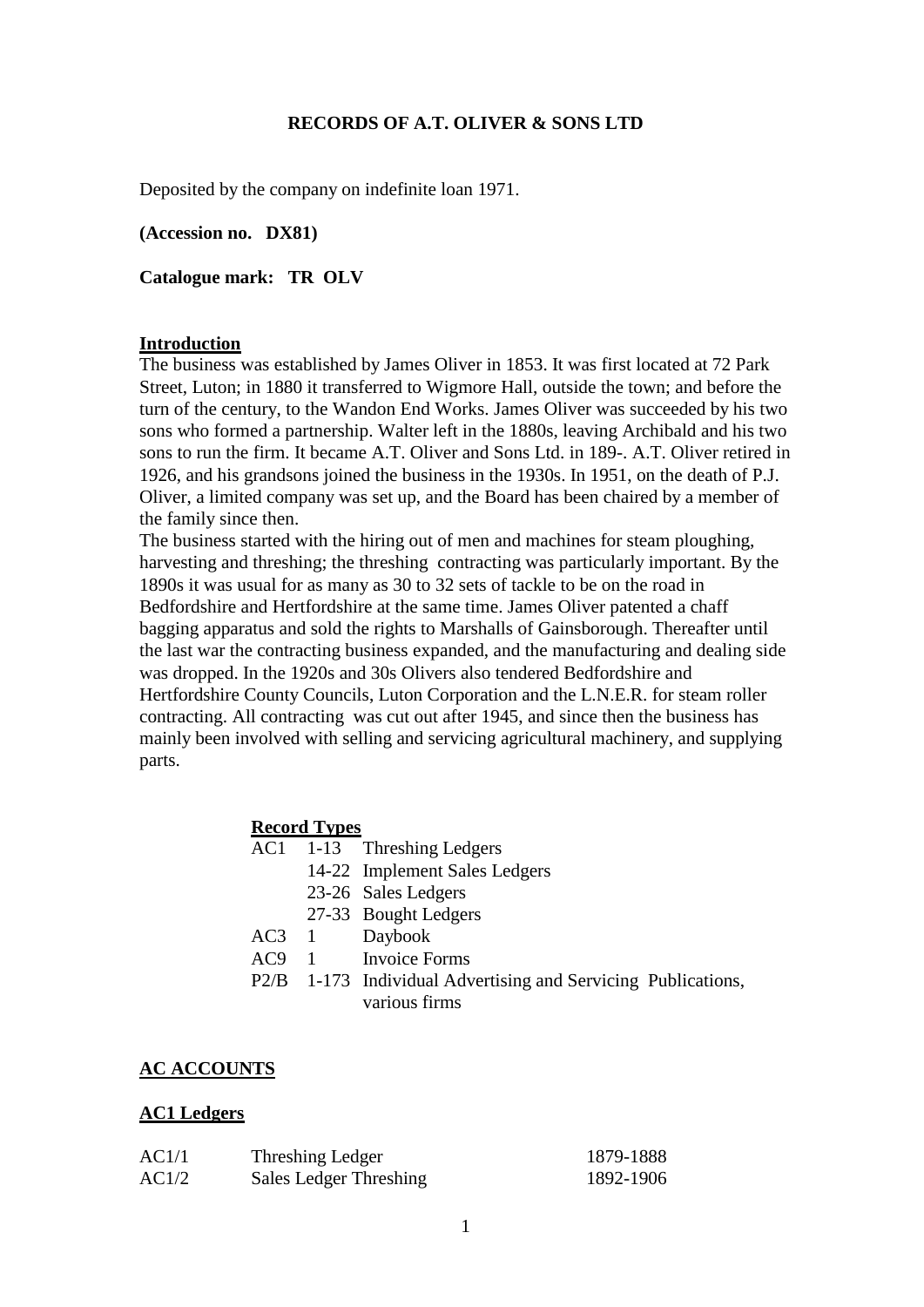| AC1/3  | Threshing Ledger (some grinding etc)                                                   | 1905-1913 |
|--------|----------------------------------------------------------------------------------------|-----------|
|        | Includes some grinding, some machine                                                   |           |
|        | bills paid, some sales.                                                                |           |
| AC1/4  | <b>Sales Ledger Threshing</b>                                                          | 1910-1915 |
| AC1/5  | <b>Sales Ledger Threshing</b>                                                          | 1915-1920 |
| AC1/6  | <b>Threshing Ledger</b>                                                                | 1918-1921 |
| AC1/7  | <b>Threshing Ledger</b>                                                                | 1920-1926 |
| AC1/8  | <b>Sales Ledger Threshing</b>                                                          | 1921-1926 |
| AC1/9  | Threshing Ledger No.1 Dunstable                                                        | 1911-1919 |
| AC1/10 | <b>Dunstable Threshing Ledger</b>                                                      | 1924-1929 |
| AC1/11 | Redbourn Threshing Ledger                                                              | 1927-1928 |
| AC1/12 | Threshing Contracts & Manures Accounts<br>Includes repairs, threshing contracts, sales | 1888-1913 |
|        | and bought accounts.                                                                   |           |
| AC1/13 | <b>Threshing Contracts Ledger</b>                                                      | 1913-1925 |
|        | Front section: contracts                                                               |           |
|        | Rear section: purchases of machines and                                                |           |
|        | materials                                                                              |           |
|        |                                                                                        |           |
| AC1/14 | <b>Implement Sales Ledger</b>                                                          | 1896-1903 |
| AC1/15 | <b>Implement Sales Ledger</b>                                                          | 1902-1912 |
| AC1/16 | <b>Implement Sales Ledger</b>                                                          | 1907-1914 |
| AC1/17 | <b>Implement Sales Ledger</b>                                                          | 1912-1917 |
| AC1/18 | <b>Implement Sales Ledger</b>                                                          | 1916-1920 |
| AC1/19 | <b>Implement Sales Ledger</b>                                                          | 1918-1920 |
| AC1/20 | <b>Implement Sales Ledger</b>                                                          | 1920-1922 |
| AC1/21 | <b>Implement Sales Ledger</b>                                                          | 1923-1924 |
| AC1/22 | <b>Implement Sales Ledger</b>                                                          | 1925-1927 |
|        |                                                                                        |           |
| AC1/23 | Sales Ledger                                                                           | 1922-1932 |
| AC1/24 | <b>Sales Ledger</b>                                                                    | 1929-1932 |
| AC1/25 | Houghton Regis Sales Ledger                                                            | 1922-1926 |
| AC1/26 | Houghton Regis Sales Ledger                                                            | 1926      |
|        |                                                                                        |           |
| AC1/27 | <b>Bought Ledger</b>                                                                   | 1915-1920 |
| AC1/28 | <b>Bought Ledger</b>                                                                   | 1919-1921 |
| AC1/29 | <b>Bought Ledger</b>                                                                   | 1921-1924 |
| AC1/30 | <b>Bought Ledger</b>                                                                   | 1923-1924 |
| AC1/31 | <b>Bought Ledger</b>                                                                   | 1924-1925 |
| AC1/32 | <b>Bought Ledger</b>                                                                   | 1925-1929 |
| AC1/33 | <b>Bought Ledger</b>                                                                   | 1929-1933 |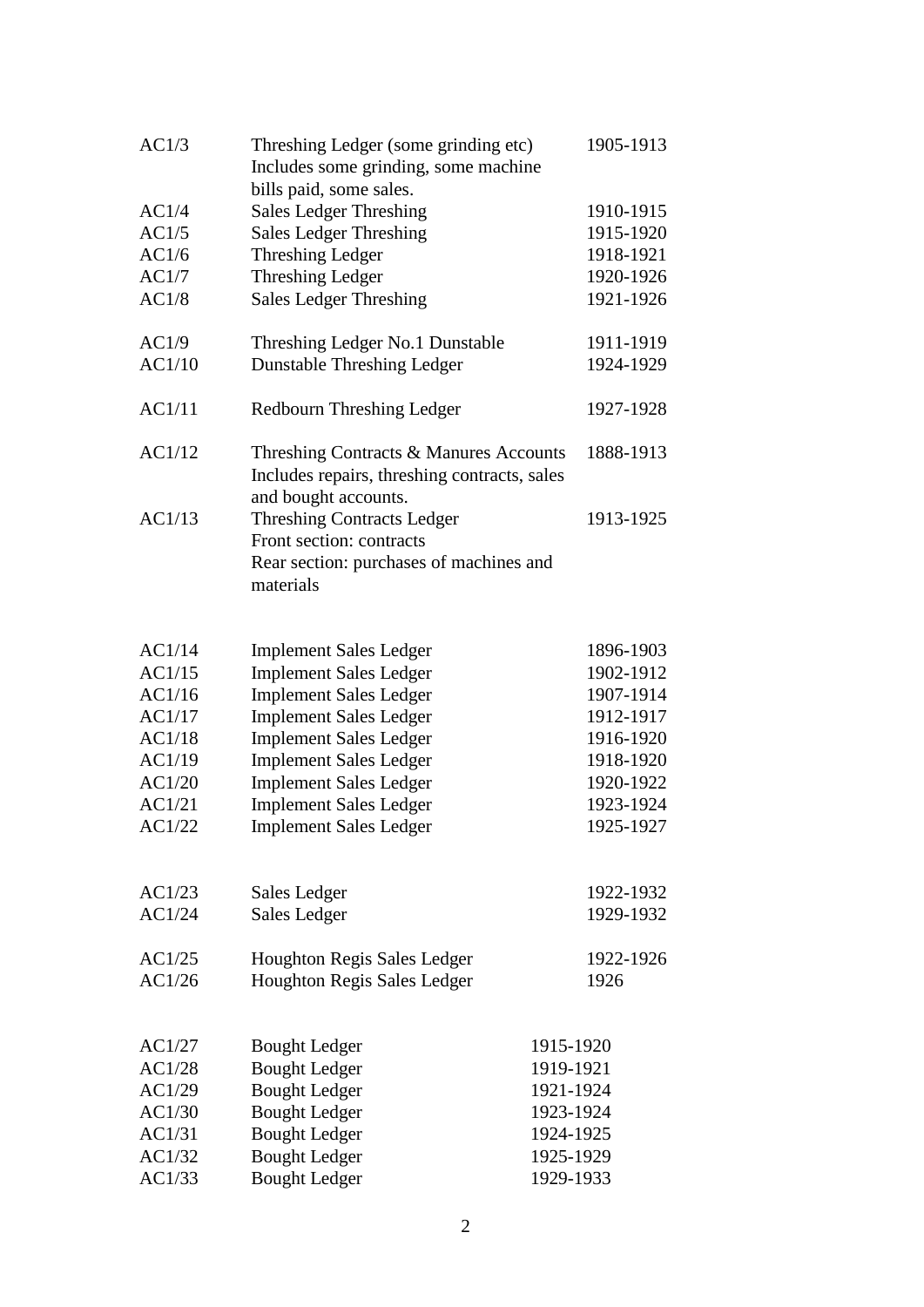### **AC3 Day Book**

| AC3/1 | Day book of repairs                       | 1936-1944 |
|-------|-------------------------------------------|-----------|
|       | (Inscribed: Ledger)                       |           |
|       | Also includes working expenses and stock, |           |
|       | with index to customers.                  |           |

## **AC9 Invoices**

AC9/1 Invoice forms (unused) for steam road rolling contracts

## **P Publications, promotions and advertising**

## **P2/B Individual advertising and servicing publications, other firms**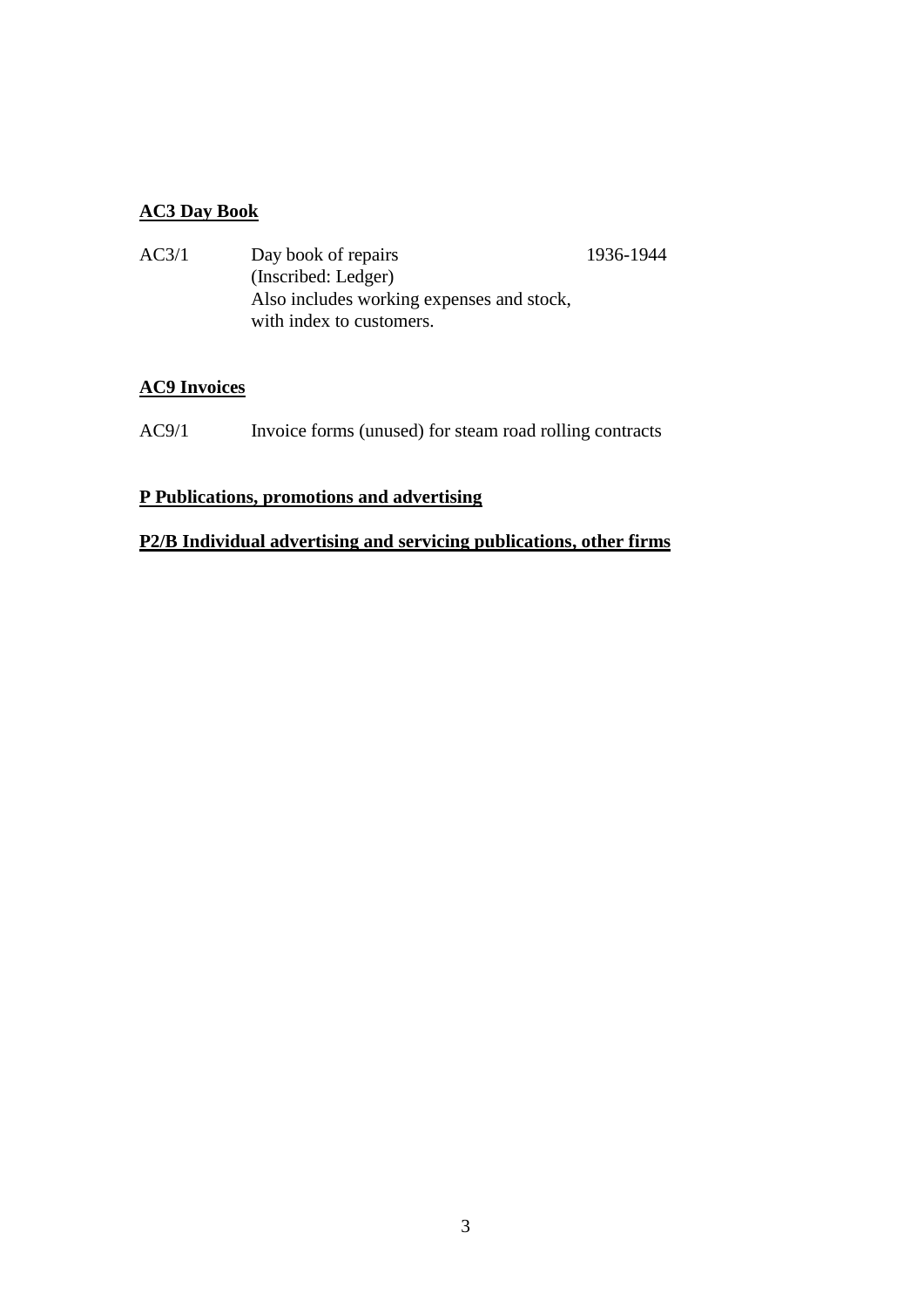| P2/B        | 1              | BOOKLET of technical information including specification for the                                                  | $1937$ (Jan) |
|-------------|----------------|-------------------------------------------------------------------------------------------------------------------|--------------|
|             |                | Middleton double roller cotton gin<br>Sir W.C. Armstrong Whitworth & Co. (Engineers) Ltd., Newcastle-on-<br>Tyne  | pp11         |
| P2/B        | 2              | LEAFLET for self-acting and self-cleaning grassland harrow and<br>rejuvenator<br>Bamfords Ltd., Uttoxeter, staffs | $1938$ (Jun) |
|             |                | Dealer: A.T. Oliver & Sons, Wandon End Works, Luton                                                               | pp4          |
|             | 2/1            | <b>TESTIMONIAL</b> for above                                                                                      | pp1          |
|             | 3              | LEAFLET for standard pattern saw bench No.2<br>Bamfords Ltd., Uttoxeter, Staffs                                   | 1949(Aug)    |
| P2/B        |                |                                                                                                                   | pp2          |
| P2/B        | $\overline{4}$ | LEAFLET for XLI potato digger                                                                                     | $1950$ (May) |
|             |                | Bamfords Ltd., Uttoxeter, Staffs                                                                                  | pp2          |
| P2/B        | $\overline{5}$ | LEAFLET for petrol engine power units suitable for industrial and<br>contractors plants                           | $1950$ (Jun) |
|             |                | Bamfords Ltd., Uttoxeter, Staffs                                                                                  | pp2          |
| $P2/B \t 6$ |                | LEAFLET for Bamford Z2 diesel engine, 2 copies                                                                    | $1950$ (Jun) |
|             | 6/1            | Bamfords Ltd., Uttoxeter, Staffs<br>PRICE LIST for above                                                          | pp2<br>pp1   |
| P2/B        | 7              | LEAFLET for Bamford Z1 diesel engine                                                                              | $1950$ (Jun) |
|             |                | Bamfords Ltd., Uttoxeter, Staffs                                                                                  | pp2          |
| P2/B        | 8              | LEAFLET for diesel engine power units for industrial and agriculyural<br>use                                      | 1950(Aug)    |
|             |                | Bamfords Ltd., Uttoxeter, Staffs                                                                                  | pp2          |

# 1950(Sep)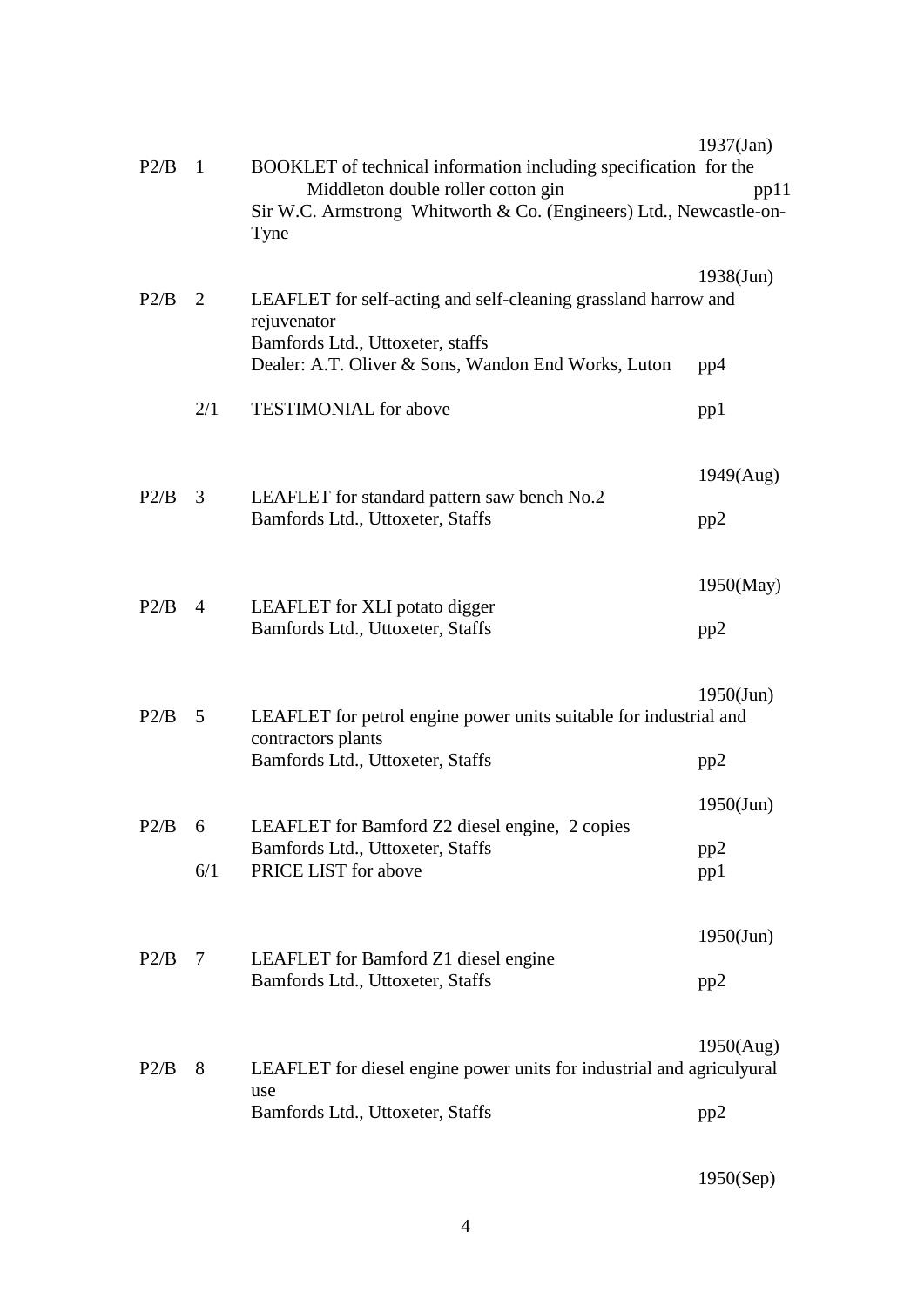| P2/B | 9    | LEAFLET for Ever-Kleen drinking bowls<br>Bamfords Ltd., Uttoxeter, Staffs                                                                                   | pp2                            |
|------|------|-------------------------------------------------------------------------------------------------------------------------------------------------------------|--------------------------------|
| P2/B | 10   | LEAFLET for side rake, swath turner and tedder S.R.3 universal<br>haymaking implement<br>Bamfords Ltd., Uttoxeter, Staffs                                   | early 1951<br>pp2              |
|      |      |                                                                                                                                                             |                                |
|      |      |                                                                                                                                                             | 1951(Apr)                      |
| P2/B | 11   | LEAFLET for Rapid grinding mills<br>Bamfords Ltd., Uttoxeter, Staffs                                                                                        | pp2                            |
| P2/B |      | LEAFLET for FGN side rake and swath turner<br>Bamfords Ltd., Uttoxeter, Staffs                                                                              | 1952(May)                      |
|      | 12   |                                                                                                                                                             | pp2                            |
| P2/B | 13   | LEAFLET for MRS3 mounted and power driven swath turner and                                                                                                  | $1952$ (Jun)                   |
|      |      | windrower<br>Bamfords Ltd., Uttoxeter, Staffs                                                                                                               | pp2                            |
| P2/B | 14   | LEAFLET for SRT5 tractor, side rake, swath turner and tedder<br>Bamfords Ltd., Uttoxeter, Staffs                                                            | $1952$ (Jul)<br>pp2            |
|      |      |                                                                                                                                                             | 1952(Oct)                      |
| P2/B | 15   | LEAFLET for Nu-drive Supreme fertiliser distributor<br>Bamfords Ltd., Uttoxeter, Staffs                                                                     | pp4                            |
|      | 15/1 | PRICE LIST for the above                                                                                                                                    | pp1                            |
|      |      |                                                                                                                                                             | 1952(Oct)                      |
| P2/B | 16   | LEAFLET for rear action RS11 swath turner and windrower<br>Bamfords Ltd., Uttoxeter, Staffs                                                                 | pp2                            |
| P2/B | 17   | LEAFLET for root cutters and combined root cleaners and cutters. PP2<br>hand operated, P9 and P8 hand or power operated<br>Bamfords Ltd., Uttoxeter, Staffs | 1952(Oct)<br>[2 copies]<br>pp2 |
|      |      |                                                                                                                                                             |                                |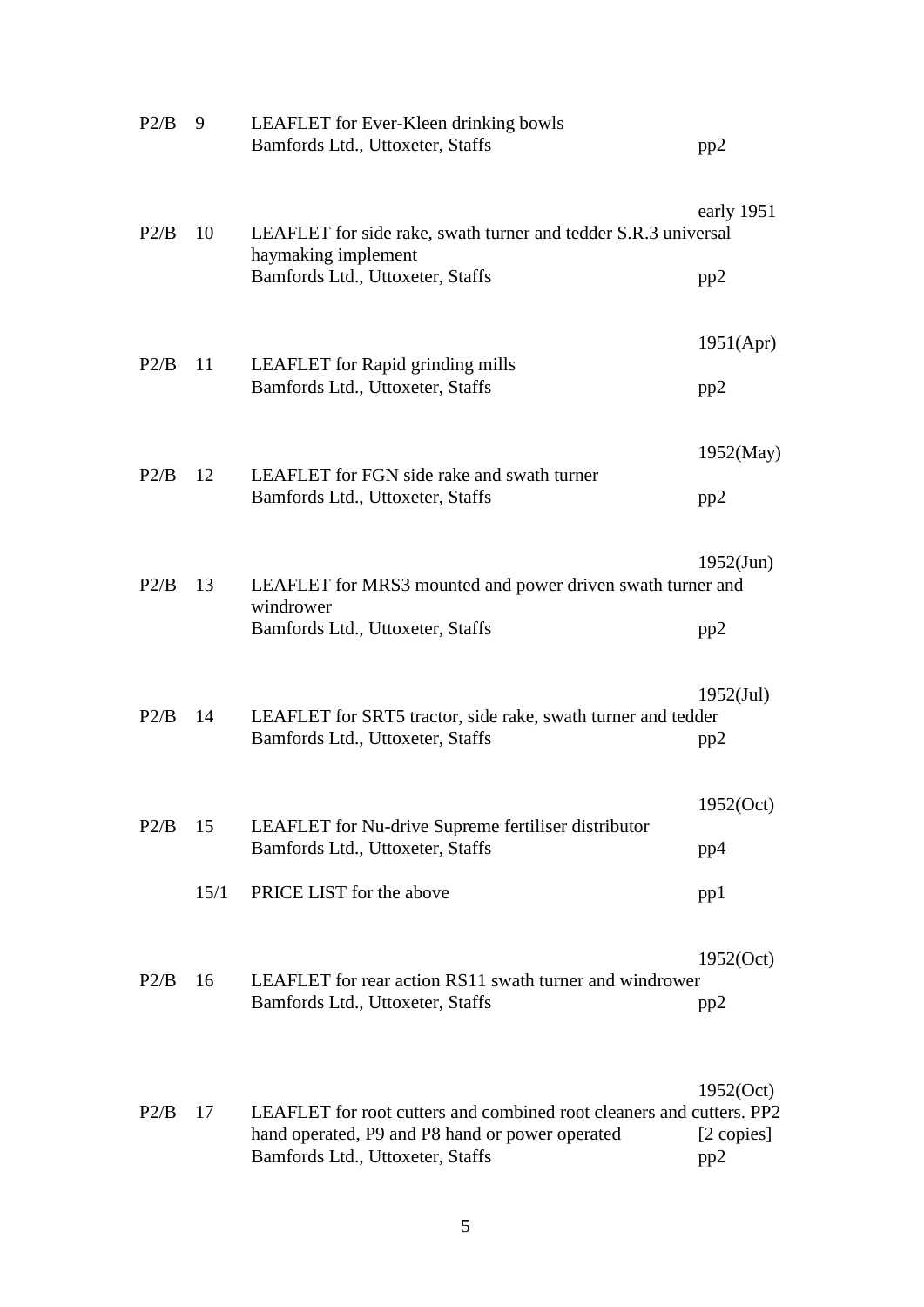| P2/B      | 18<br>LEAFLET for Rapid hammer mill<br>Bamfords Ltd., Uttoxeter, Staffs | $1953$ (Jan)<br>pp2                                                                                                                                                                                     |                                   |
|-----------|-------------------------------------------------------------------------|---------------------------------------------------------------------------------------------------------------------------------------------------------------------------------------------------------|-----------------------------------|
| P2/B      | 19                                                                      | LEAFLET for FGN side delivery rake and swath turner<br>Bamfords Ltd., Uttoxeter, Staffs                                                                                                                 | $1953$ (May)<br>pp2               |
| P2/B      | 20                                                                      | LEAFLET for remote-controlled lighting set<br>Bamfords Ltd., Uttoxeter, Staffs                                                                                                                          | $1953$ (May)<br>pp2               |
| P2/B      | 21                                                                      | LEAFLET concerning electric motor drive for root cutters and<br>combined root cleaners and cutters P8, P9 and P9S, also roller crushing<br>mills and grinding mills<br>Bamfords Ltd., Uttoxeter, Staffs | $1960$ (Jan)<br>[2 copies]<br>pp2 |
| P2/B      | 22                                                                      | LEAFLET for DC Rapid roller crushing mill suitable for oats, rye, malt,<br>barley, linseed etc<br>Bamfords Ltd., Uttoxeter, Staffs                                                                      | $1960$ (Jan)<br>pp2               |
| P2/B      | 23                                                                      | LEAFLET for rapid grinding mills<br>Bamfords Ltd., Uttoxeter, Staffs                                                                                                                                    | 1960(Aug)<br>pp2                  |
| P2/B      | 24                                                                      | LEAFLET for root cutters and combined root cleaners and cutters, PP2<br>hand operated, P8 and P9 hand or power operated<br>Bamfords Ltd., Uttoxeter, Staffs                                             | 1960(Nov)<br>[3copies]<br>pp2     |
| $P2/B$ 25 |                                                                         | LEAFLET for RG2 and R2 gearless side rakes and swath turners<br>Bamfords Ltd., Uttoxeter, Staffs                                                                                                        | $1961$ (May)<br>pp4               |
| P2/B      | 26                                                                      | LEAFLET for 3R, 3-point linkage, rear-mounted power drive mower<br>Bamfords Ltd., Uttoxeter, Staffs                                                                                                     | $1963$ (Jun)<br>pp2               |